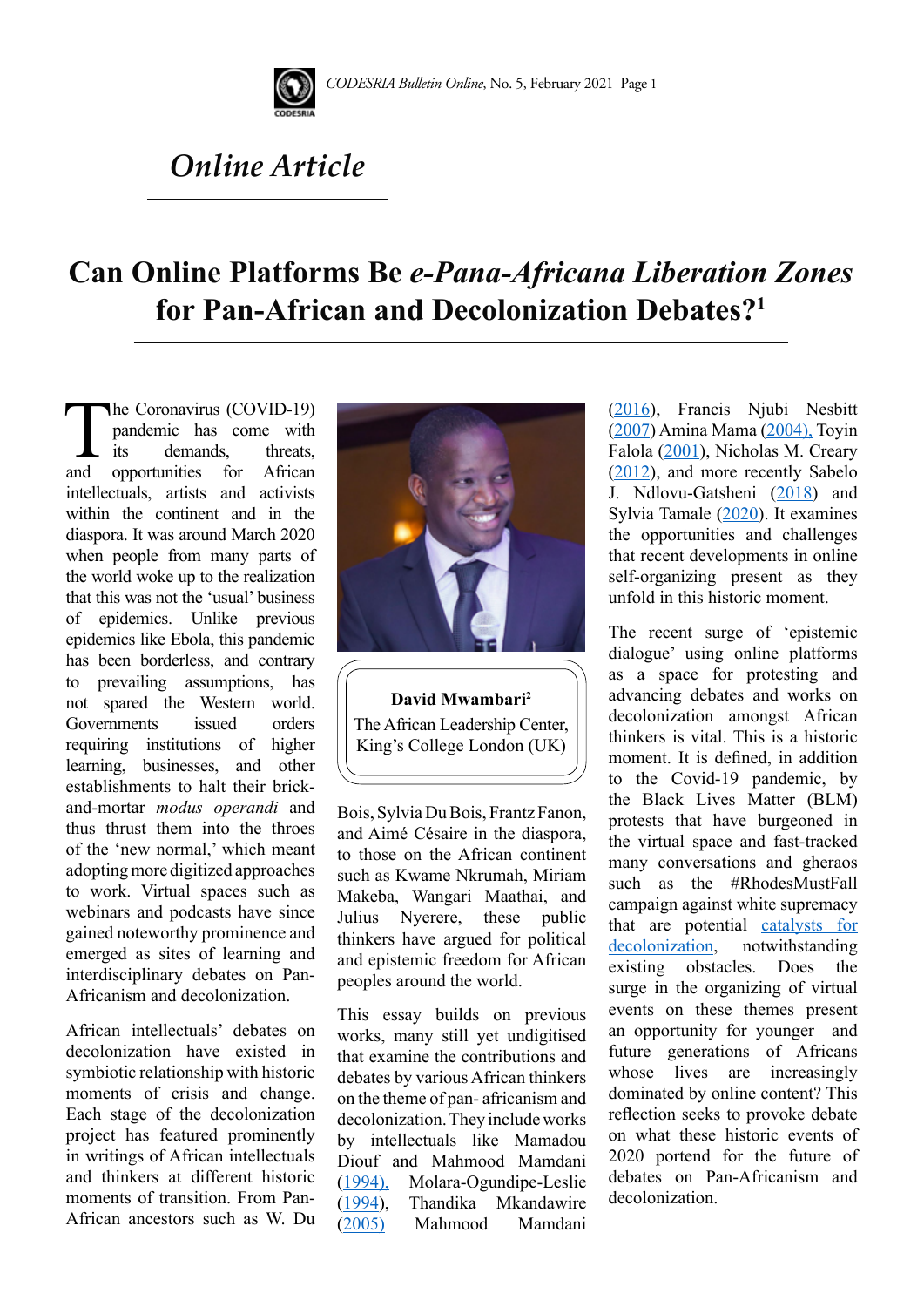Using the ['African Orature](https://africainwords.com/2012/05/01/professor-micere-githae-mugo-public-lecture-at-the-university-of-nairobi/) [tradition'](https://africainwords.com/2012/05/01/professor-micere-githae-mugo-public-lecture-at-the-university-of-nairobi/) approach, à la Micere Mugo, I analysed several platforms ranging from webinar and oneon-one interviews, to seminars and conference-type meetings I attended virtually during this period. Mugo asserts that 'African Orature tradition' allows for a speaker to use both memory as well as inscribed text in sharing knowledge. She encourages audiences to actively participate through dialogue and manifest response in knowledge processes. She contends that where progressive intellectuals are involved in liberative exchanges against colonialism and oppression, they can create 'Pana-Africana Liberation zones.' Using a few examples of mostly Anglophone webinars organized during this COVID-19 crisis period, I investigate to what extent these increasingly popular platforms can become what, in modifying Mugo's phrasing, I call 'e-Pana-Africana liberation zones.'

I will use 'e-Pana-Africana Liberation Zones' to explore the meaning of these new online spaces that are being used to share ideas of liberation for African peoples on the continent and in diaspora. I will use the phrase 'African thinkers' to encompass artists, writers, scholars, and activists whose works speak to the ideals of Pan-Africanism and decolonization. Following this introduction, the essay explores and reviews selected webinars that offered critical reflections from African scholars on various themes such as gender and class as they relate to Pan-Africanism and decolonization. These webinars include several that brought together intellectuals (artists, activists and writers) to dialogue and debate using the 'African Orature tradition' of speech, text, and memory. I then examine what

this spike in the use of e-Pana-Africana liberation platforms might mean for the advancement of debates and works informed by Pan-African and decolonization ideals. I end by outlining a few challenges that require reflection on the future of African thinkers in relation to their role in circulating such ideas in an increasingly connected and digital world.

## **Creating e-Pana-Africana Liberation Zones during the COVID-19 crisis and BLM protests**

In March 2020, the magnitude of COVID-19 and its ripple effects, to use the words of poet Euloge Ishimwe, "[woke many of](https://www.poemhunter.com/poem/laws-of-resilience/)  [us in the embrace of panic](https://www.poemhunter.com/poem/laws-of-resilience/)." In a [keynote](https://codesria.org/IMG/pdf/10-_y_owuor_codbul_online_1_.pdf), Yvonne Owuor later made manifest the economic logic of this COVID-19 panic. In 2017, she explained, certain wealthy countries invested in oversubscribed 'pandemic bonds' in order to profit in case of health crisis emergencies and mass deaths then projected to occur, in the event of a pandemic, specifically in Africa and Asia. The persisting colonial lie that commodifies suffering by those in formerly colonised territories and the lust for profit emanating from such suffering informed the panic that caught these wealthy countries, as the rest of the world, off-guard when the pandemic did come. Against all such expectations, the COVID-19 crisis has registered record deaths in those wealthier European and North American countries compared to African ones. For once, African societies did not need [saviours,](https://www.aljazeera.com/opinions/2020/4/13/africa-does-not-need-saving-during-this-pandemic/) yet western scientists have continued to be blinded by that colonial lie, ignoring the opportunity to learn from African experiences.

In response to the panic, debates have emerged and circulated quickly, including not just misinformation about the contagion but also its social, political, and historical ramifications Some commentators have [imagined](https://www.aljazeera.com/opinions/2020/4/19/what-would-and-should-a-post-pandemic-world-look-like/) a new world order, but have often failed to acknowledge African peoples' agency, especially that of its intellectuals, in the creation of that future. It was the murder of George Floyd and the upscaling of BLM protests in its aftermath that reinvigorated critical reflections on questions of race, inequality, injustices, the leadership crisis, and the fight against white supremacist ideals all around the world. The BLM protests of 2020, the most wide-spread recorded in recent times, created an incentive for progressive thinkers everywhere who were already providing sober analyses for policymakers and the general public. However, it did not take long before African thinkers became more visibly prominent in the debates, amplifying social ills that this crisis has brought to surface in many societies around the world. Many of them seized the opportunity, effectively organising to deploy virtual platforms such as webinars to respond and offer possibilities of imagining a decolonized future informed by Pan-African ideals.

My attention was first drawn in this regard in March 2020 as I read historian Paul Tiyambe Zeleza [caution](https://www.theelephant.info/long-reads/2020/03/25/the-coronavirus-the-political-economy-of-a-pathogen/) thinkers to avoid falling into the trap, in such moments, of becoming "...fear-mongers and sceptics." Rather, he urged them to understand that "the role of progressive public intellectuals is to provide sober analysis" in such a crisis and panic-filled moment. The clarity and challenges of what was unfolding in this crisis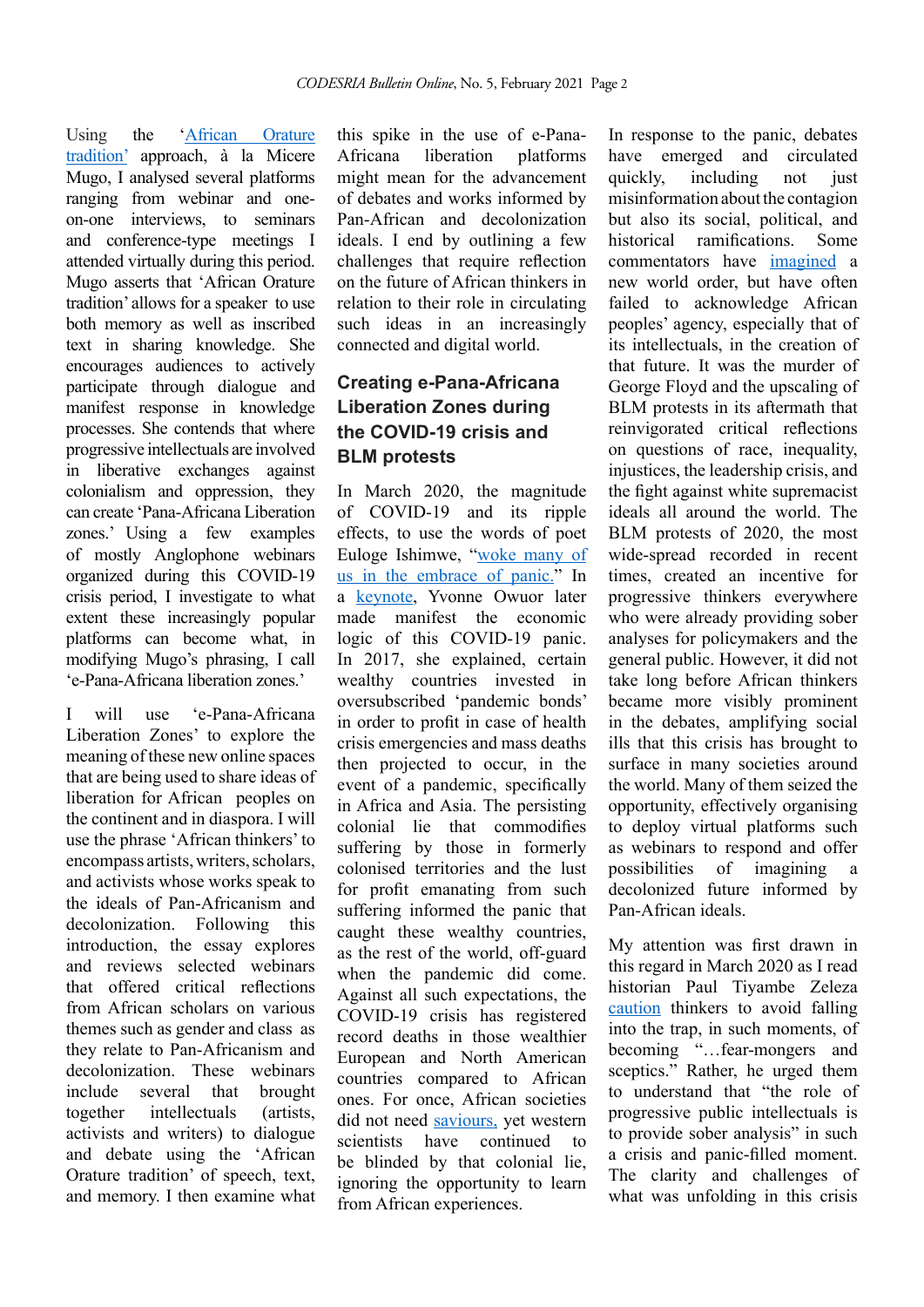[featured](https://www.theelephant.info/videos/2020/04/25/prof-funmi-the-covid-19-pandemic-will-make-leaders-and-break-others-in-africa/) prominently in another forum, where anti-corruption activist John Githongo interviewed leadership and security scholar Fumni Olonisakin in April 2020. In her memorable reflection, she convincingly argued that such a global crisis is a moment of reinvention of individuals and societies, regardless of whether those driving the reinvention are leaders or followers.

The urgency and importance of the moment was also expressed in an [open letter](https://www.aljazeera.com/features/2020/4/17/open-letter-from-african-intellectuals-to-leaders-over-covid-19) addressed to African politicians and institutions, signed mostly by African researchers in and outside Africa, urging these leaders and institutions to use this moment to advance decolonization and liberation ideas for those who need it most. Then, as BLM protests went global, many other African intellectuals, artists, writers and activists flooded the internet with short and long pieces on online platforms with similar analysis. These include platforms offered by academic institutions such as [African Leadership Centre](https://www.africanleadershipcentre.org/index.php/covid-19-research) and the [University of Cape Town](https://www.coronatimes.net/) as well a online intellectual spaces like T[he](https://www.theelephant.info/mapping-the-coronavirus-pandemic-in-africa/) [Elephant](https://www.theelephant.info/mapping-the-coronavirus-pandemic-in-africa/) and African Argument**,** all who had Africa-focused virtual COVID-19 series of one kind or another.

In addition, a range of other selforganized webinars on all kinds of platforms and multilingual sites, many then translated into podcasts for further dissemination. Some examples of these virtual meetings, that encouraged dialogue over monologue, and allowed thinkers to use text and memory in different ways to advance debates on liberation heroes and sheroes especially those previously ignored or marginalised in Pan- African and decolonization discourses, follow

[ZoomNaZu](https://www.youtube.com/watch?v=7xsdbdKpycU) hosted a debate in July 2020 with Tanzanian journalists, scholars and members of the diaspora, on the question of the exclusion of certain historical figures who have contributed to African peoples' liberation. They argued that certain actors, especially women, such as Esther Mwaikambo, and Mwalimu Nyerere's assistant Annar Cessam, have been deliberately erased or ignored due to their gender, class, race, and/or ethnic affiliation. In the same vein, Pan-Africanist and lawyer Brian Tamuka Kagoro in conversation with performance scholar and oraturist Mshai Mwangola would [question](https://www.youtube.com/watch?v=8kvHQycfr7M) why we talk so much about founding fathers as if founding mothers were not present or active in the liberation struggles. In both discussions, the speakers used these opportunities to bring back these names and their works from the archives to public memory and centre their contributions to the liberation struggle.

Ideas in these online platforms recall previous intellectual work that examines women's contribution to Pan-Africanism and de-colonization. Namely, the works of Hakima Abbas and Amina Mama [urge us](http://www.agi.ac.za/sites/default/files/image_tool/images/429/feminist_africa_journals/archive/02/fa_19_web.pdf#page=9)  [to learn](http://www.agi.ac.za/sites/default/files/image_tool/images/429/feminist_africa_journals/archive/02/fa_19_web.pdf#page=9) the accurate history of the liberation of African peoples which is inclusive of women libera- tors and their stories. Zaline Makini Roy-Campbell's [paper](https://www.jstor.org/stable/23489743?seq=1#metadata_info_tab_contents) provides accounts of some of the women who were engaged in Pan-African discourses and their contribution, while Patricia McFadden [writ](https://read.dukeupress.edu/meridians/article-abstract/6/1/1/138235)es that African women were "at the cutting edge for the emergence of a different politics on the continent, which can lead to all citizens living the wholesome lives promised by the extraordinary moment of change that independence provided"(2).

Similarly, we have Micere Mugo's [poetry](https://www.amazon.com/Mothers-Other-Songs-Songs-Poems/dp/9966464999) or, more recently, Kathleen Sheldon's [paper](https://iupress.org/9780253027221/african-women/) on the history of African women and their contributions to the Pan-Africanist thought. Despite these works and numerous others, these women liberators have been generally side-lined in academic curricula on Pan-Africanism and decolonisation in African higher education institutions. This is the "colonized curriculum" that social and political commentator, scholar Wandia Njoya, argues maintains an anti-intellectual culture inherited from 'colonial rule and postindependence autocracy', one that affects society negatively even in times of public health crisis, and prevents the youth from learning, as Cassandra Veney argues in [her](https://www.theelephant.info/reflections/2020/06/26/the-construction-of-race-being-african-american-and-teaching-the-history-of-george-floyd-in-kenya/) essay, how inequality affects their societies based on their race, gender and class.

Thus, many activists, artists, scholars and other participants have turned these platforms into to e-Pana-Africana zones to change and voice these injustices. So it is now much easier for most people with internet access to be educated on the rich history and presence of [African feminist](https://www.youtube.com/watch?v=wYNdwR2JQMo) actors, when engaged in an online conversation featuring thinkers from different backgrounds speaking to different struggles by women like host Aisha Salaudeen and panellists Stella Nyanzi, Mona Eltahawy and Minna Salami. An interesting development has seen academics consciously using these spaces to achieve particular goals, such as amplifying new books or even holding virtual book launches. For example, feminist researcher Sylvia Tamale has used [webinar](https://www.youtube.com/watch?v=uaxz_zZBekE) focused on her recently published [book](https://darajapress.com/publication/decolonziation_and_afro-feminism) on decolonization and Afro-Feminism, in which she examines and documents African women's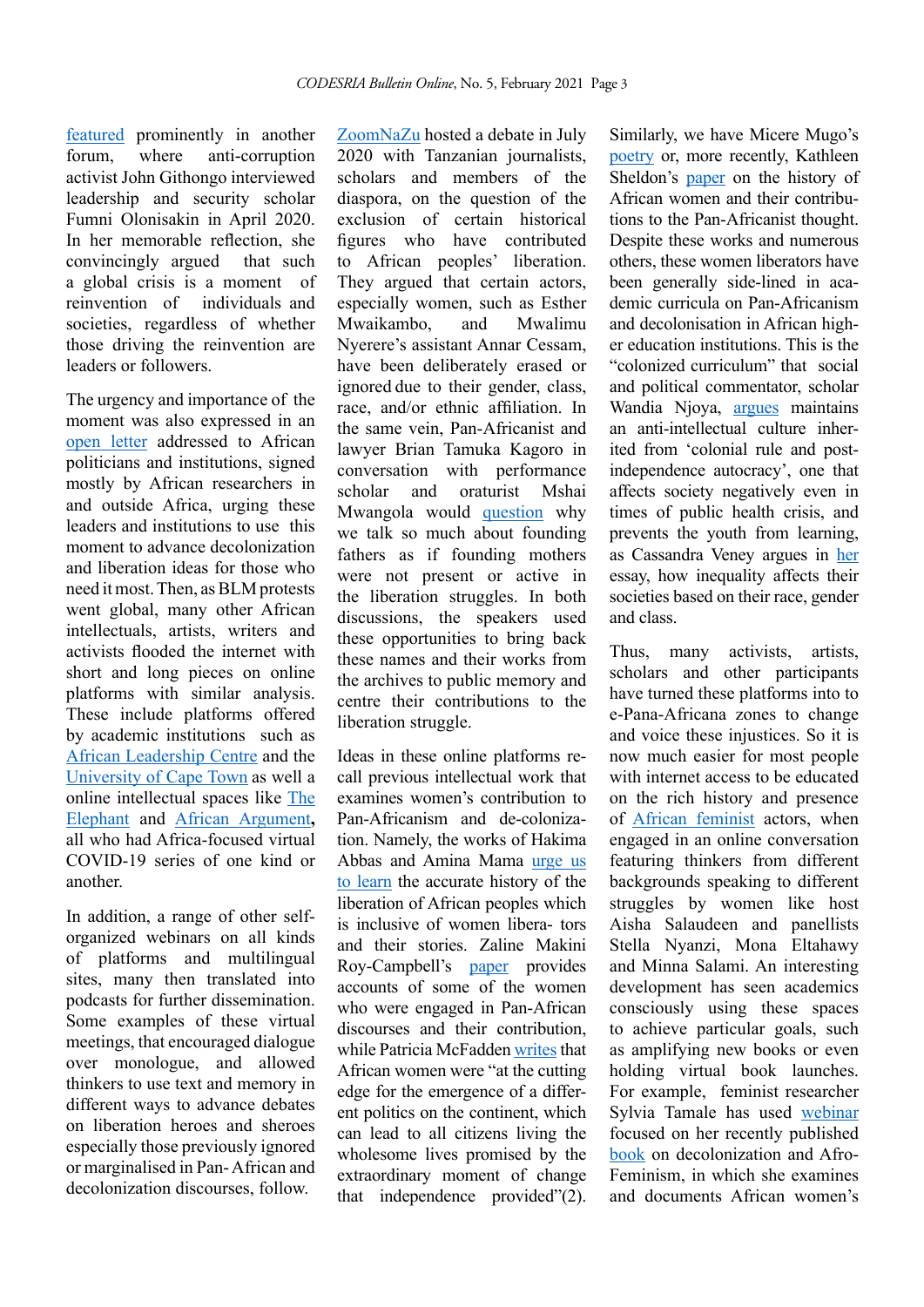contributions in order to bring these experiences to a broader public audience. These platforms also facilitate the democratisation of conversations hitherto reserved for particular communities as is demonstrated by [a forum](https://www.youtube.com/watch?v=UknvBkiAs08) in which feminist scholar Awino Okech speaks to Black peoples' inter-connectedness. Originally intended for a particular academic community, Okech's elaboration of the philosophy that guided political freedom liberators such as Amilcar Cabral or Thomas Sankara – "a revolution was empty if it did not have an accompanying revolutionary theory" – is now accessible to the general public. Thus, Okech's discussion on the importance of methodology, and the theories that shape what we know, learn or teach about the history of Pan-Africanism and decolonization, and her call for solidarity between struggles for liberation across societies in the Pana-Africana world immediately transcends the boundaries that often separate academic and activist spheres.

This is crucial as a pathway towards transformation in the coming post-COVID-19 era, a moment that will require renewed centres of knowledge. This does not mean that e-Pana-Africana liberation zones will occur in isolation from the work ongoing elsewhere such as is detailed by a number of African intellectuals. Godwin Murunga's pandemic season [keynote lecture](https://www.youtube.com/watch?v=AsVbjjlU-JY), that reiterates the vital importance of a decolonial transformation agenda in higher education in Africa, builds on previous arguments of thinkers like [Tade Akin Aina](https://www.cambridge.org/core/journals/african-studies-review/article/beyond-reforms-the-politics-of-higher-education-transformation-in-africa/E5FC6F008C6CF3578A3BC7CC41D8E97A), [Ibrahim](https://www.jstor.org/stable/43661439?seq=1#metadata_info_tab_contents) [Oanda,](https://www.jstor.org/stable/43661439?seq=1#metadata_info_tab_contents) and [Karuti Kanyinga,](https://www.theelephant.info/op-eds/2020/05/07/remembering-thandika-africas-foremost-social-scientist/) who have previously outlined how such transformation can occur. This moment also offers the opportunity

for many more inter-generational conversations, that allow emerging scholars to engage with more established colleagues regardless of location, as is seen in [Wale](https://www.africanleadershipcentre.org/index.php/covid-19-research/635-analogue-education-digital-generation-covid-19-and-the-future-of-higher-education-in-africa)  [Ismael](https://www.africanleadershipcentre.org/index.php/covid-19-research/635-analogue-education-digital-generation-covid-19-and-the-future-of-higher-education-in-africa) and [Leonide Azah Awah,](https://www.africanleadershipcentre.org/index.php/covid-19-research/667-covid-19-digitization-and-higher-education-reform-in-africa) or in this intergenerational [discussion](http://www.udadisi.org/2020/10/watch-recorded-video-inaugural-samora.html) honouring the Pan-Africanist and Mozambican liberation hero, Samora Machel.

The above examples have generally focused on the continent, but let me note that if we are to take the call for solidarity as central to Pan- African ideals, the mapping of how similar ideas of liberating knowledge zones have also unfurled in the diaspora is also an important aspect of this work. The conversations between [Olivia](https://www.ucl.ac.uk/racism-racialisation/publications/2020/oct/conversation-olivia-u-rutazibwa)  [Rutazibwa and Paul Gilroy](https://www.ucl.ac.uk/racism-racialisation/publications/2020/oct/conversation-olivia-u-rutazibwa) as well as between [Funmi Olonisakin and](https://www.youtube.com/watch?v=QPvFaRUcE9s)  [David Olusoga](https://www.youtube.com/watch?v=QPvFaRUcE9s) historicising these liberation struggles in African diaspora epistemic communities are apt examples. These two exchanges examine and expand contemporary debates on decolonization, and explore how deliberate forgetting of colonial atrocities affect Afrodiaspora communities. Both imagine and articulate a vision of Pan-Africanism and decolonization that is inclusive and informed by intersectional approaches across Global Africa. Here too, these are not new conversations, but advance existing thinking on Pan-Africanism and decolonization, such as that expounded by [Tajudeen Abdul-Raheem](https://www.amazon.com/Speaking-Truth-Power-Pan-African-Postcards/dp/1906387850) in his writing and lifestyle, or by Horace Campbell as traced through his work on [Rasta and Resistance.](https://www.amazon.com/Rasta-Resistance-Horace-Campbell/dp/1906190003) The virtual conversations not only do the work of adding to decolonized knowledge that is creating liberated zones in universities and in the communities, they also amplify that which already exists in nondigitised formats.

### **Online platforms as** *"e[-Pana-](https://www.sahistory.org.za/archive/participation-women-african-litterature-pre-and-post-colonialism-life-micere-githae-mugo)[Africana liberated zone](https://www.sahistory.org.za/archive/participation-women-african-litterature-pre-and-post-colonialism-life-micere-githae-mugo)s"***?**

Among the many ways in which online platforms can and have transformed discourse on Pan-Africanism and decolonization, these three are of particular interest in this present moment.

One, webinars expand the opportunities for self-organisation by communities invested in engaging in and influencing knowledge production on Pan-Africanism and decolonization. Meetings on these issues have previously often been held at expensive and/or exclusive locations that make it difficult for a significant cohort of interested peoples in Africa and in the diaspora to participate. The conversations discussed above were accessible to more people online than they would otherwise have been. This is important especially because they showcased a range of voices, both seasoned and emerging, in conversation on advancing Pan-Africanism. In general, they also modelled the 'African orature tradition' approach, that is encouraging dialogue with and amongst participants through the use of text, memory, and speech in a way that is not always the norm in such conversations. These virtual, self-organizing tools and platforms have facilitated the ability for more African intellectuals to respond and offer analyses during the COVID-19 crisis and the BLM protests that have centred African communities. They have increased the reach of such intellectuals, making their ideas more manifest in the global public sphere on topics on which most were previously side-lined and/or marginalised.

Two, online platforms provide great channels to make ideas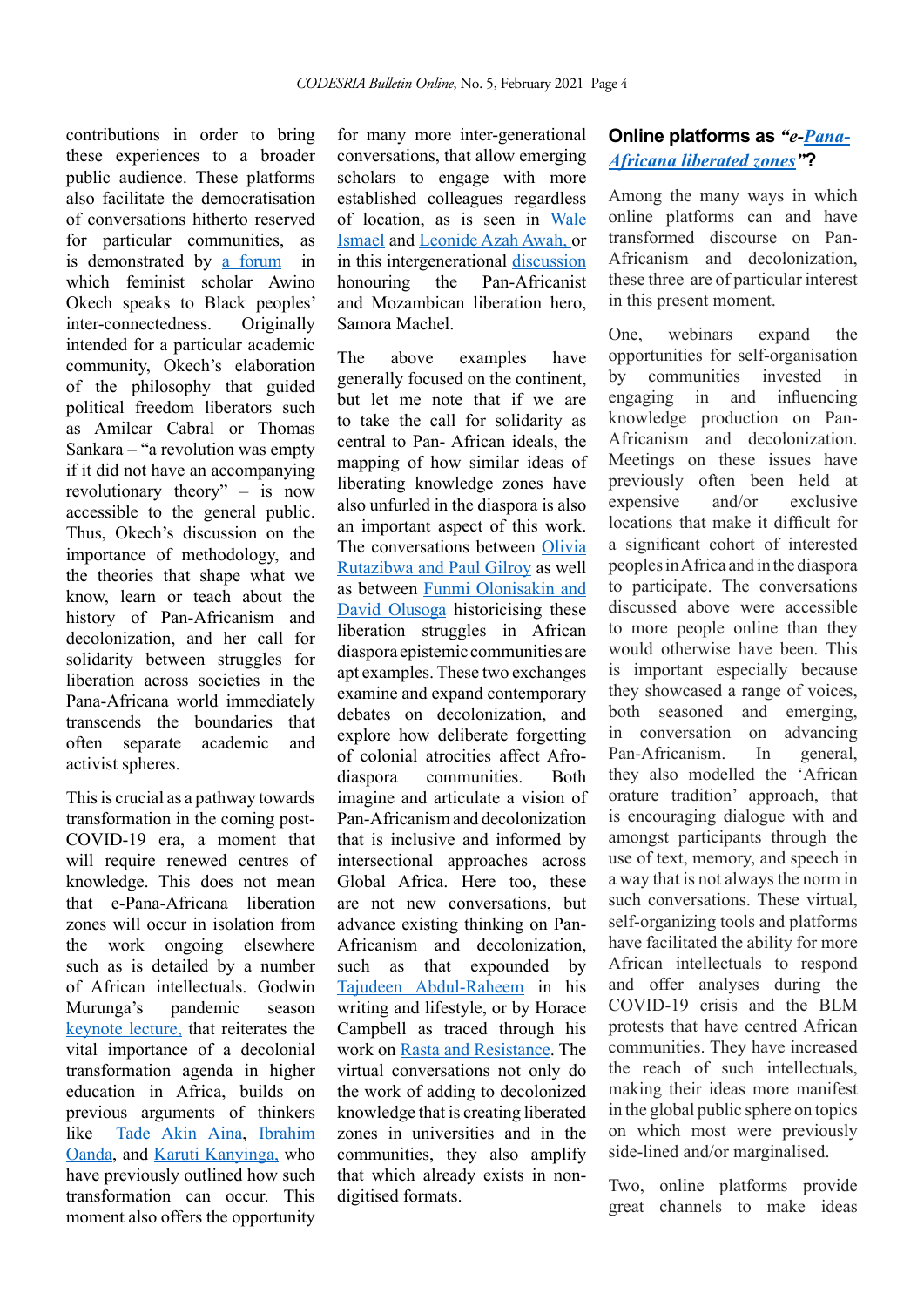mobile. The examples surveyed in this paper show mobility of liberation ideas across generations, geographies, and linguistic communities. This is especially important for ideas otherwise marginalized in non-virtual forums due to power struggles in various knowledge production spaces and the inequalities in the convening power of different institutions. Webinars allow ideas to travel from archives and offline texts to public reach and memory, therefore making them more accessible to a broad range of audiences. Given the technological appeal, webinars have the potential to attract African youth to engage with old and new ideas previously unbeknownst to them, or that would have otherwise not interested them. At the same time, they make it possible for African intellectuals to influence those, especially youth, who cannot access the spaces, such as universities, where they teach or disseminate research. They also facilitate access for those outside designated disciplinary-focused spaces. In a sense, they represent a reincarnation of the square as a site of public education that Eric Williams famously held at Woodford Square in Port of Spain, Trinidad and Tobago.

Three, online events have the potential to fast track 'Epistemic Freedom'. In his response to [Kwame Nkrumah'](https://en.wikiquote.org/wiki/Kwame_Nkrumah)s famous words "seek ye first the political Kingdom…", Sabelo Ndlovu-Gatsheni argues that Africa's contemporary struggles should be 'to first seek [Epistemic Freedom'](https://www.youtube.com/watch?v=_rbVP-DFcd8) as part of our decolonization journey. Thus, these virtual platforms can function as the much-needed e-Pana-Africana liberation zones that will foster cross-generational epistemic dialogue that allows for equal opportunity to dialogue and

advance ideas and action on the Pan-African and decolonization agenda in Africa, the diaspora, and globally.

Yet for these online platforms to fully become e-Pana-Africana liberation zones, African thinkers must confront certain limitations.

First, with the exception of a few platforms such as a few of those mentioned above, almost all online events surveyed used platforms owned and controlled by Western private companies to host and / or disseminate this content. In other words, they are generally not African owned. Although we have seen some African (in terms of ownership and / or control) platforms emerge both in the continent and in the diaspora during COVID-19 crisis, Western-owned spaces remain more pervasive. and have become popular and are used by both African intellectuals and audiences without much thought. This is mostly because of a lack of widespread awareness of African innovations, and internalised colonial assumptions that technology advancement or quality should always come from, or be provided by, non-Africans. Yet we know African entrepreneurs have created virtual conferencing platforms based in and out of Africa such as Gumzo or e-kwokwu, as well as African intellectual platforms such as those mentioned above Supporting African-owned and run knowledge and technological platforms should be vital for those who are interested in advancing ideas of Pan-Africanism and decolonization. Otherwise, there is a risk that Western companies could own and archive the data from these ideas, and for different reasons restrict or minimise their visibility and influence.

Second, although these virtual spaces have proliferated and given a broader audience the ability to engage in these discourses, we cannot ignore that the platforms come with accessibility issues as well. They are costly for most African youth and other people who cannot afford the internet or electricity, whether these be in Africa or elsewhere. Even within the surveyed webinars, it is evident that comparatively few had been hosted or organized by Africabased intellectuals or institutions, particularly during the survey period when the African higher education sector in general saw the closure or limitation of the activities of many institutions, and the impact of worsening financial constraints in general. In informal conversations with colleagues in Kenya, the DRC, Uganda, Ethiopia, and other countries on this topic, it became clear that the closure of intellectual institutions and / or slowing down of activities therein continues to affect scholars, artists and other thinkers in Africa, many of whom have been forced to turn to other occupations to secure their livelihood. Several have not embraced online engagement as an alternative. It is also important to note that languages such as English or French dominate on these platforms in comparison to the indigenous African languages spoken by millions more Africans. Low digital technology proficiency also remains a big challenge amongst the African societies who need these ideas and knowledge most.

Finally, the use of virtual platforms can increase surveillance of African intellectuals and forums by hostile states, a development that has led to self-censorship by many working in politically sensitive contexts. These virtual spaces are also vulnerable to hacking or [internet](https://twitter.com/Udadisi/status/1324520109659115520?s=20)  [shutdowns](https://twitter.com/Udadisi/status/1324520109659115520?s=20) by individuals and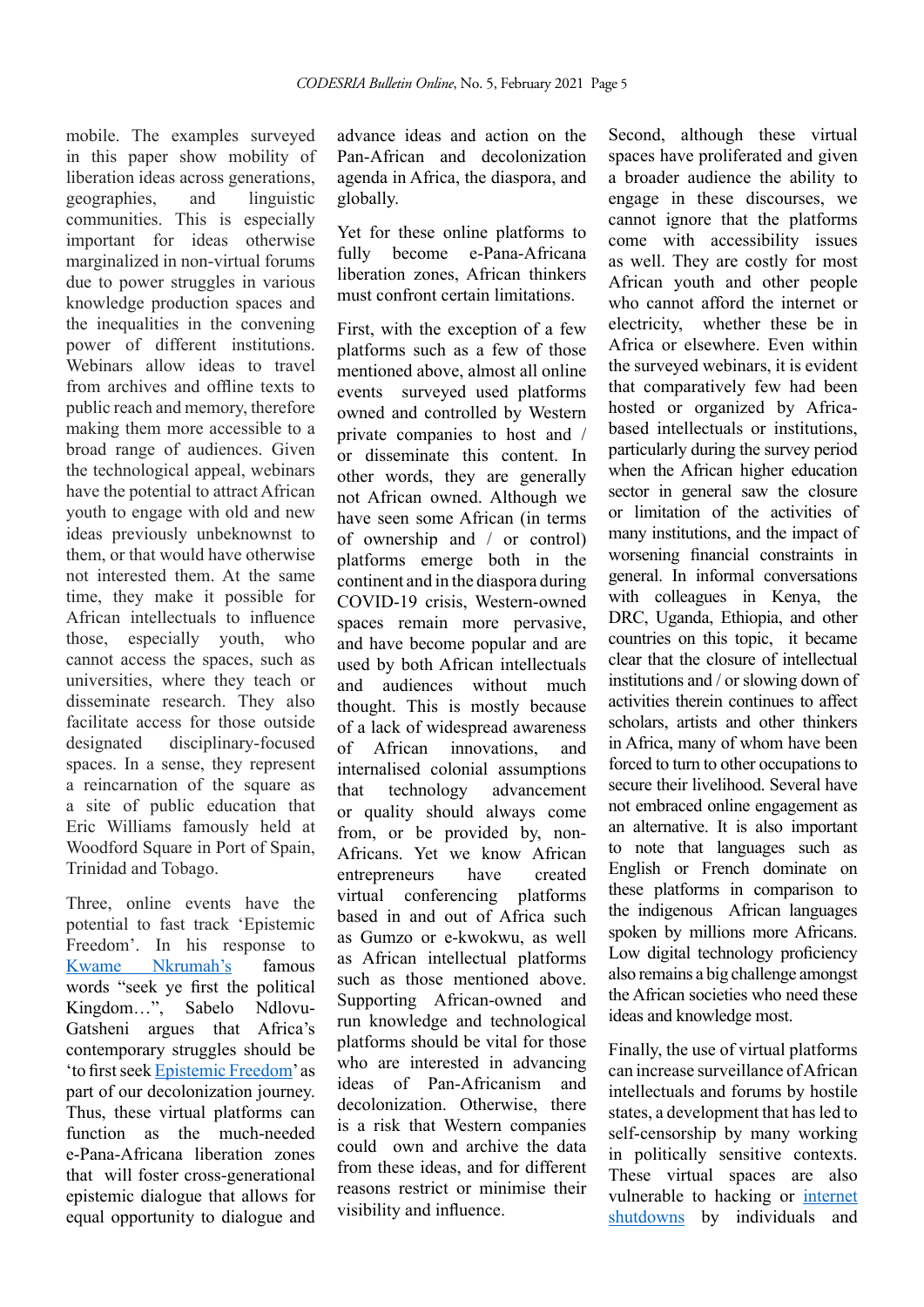institutions hostile to their use as emancipatory spaces, as witnessed in some forums particularly earlier in the season, when attacks would be launched with racist slurs and abuses akin to bullying.

It is my hope that this reflection will catalyse more discussion on what the consequences of these two global events – the Covid-19 pandemic and the BLM protests – are for the advancement of Pan-Africanism and decolonization discourses and futures.

#### **Notes**

- 1. The author is grateful for questions and discussions with students and faculty from Princeton African Studies program, University of Pretoria and Edinburgh African studies where the author gave lectures online using some ideas used here. The author is thankful to questions and feedback from participants in these forums.
- 2. David Mwambari is a Lecturer in African Security and Leadership Studies at The African Leadership Centre (ALC) in the Faculty of Social Science & Public Policy at King's College London (UK). He is a by-fellow at Churchill College Cambridge University for academic year 2019-2021 and a recipient of a Meaning-making Research Initiative (MRI) grant at The Council for the Development of Social Science Research in Africa (CODESRIA), Senegal.

### **References**

- Abbas, H. and Mama, A., 2014, Feminism and pan-Feminism and Africanism. *Feminist Africa 19 Pan-Africanism and Feminism*, *1*.
- Abdul-Raheem, T., 2010, *Speaking Truth to Power: Selected Pan-African Postcards.* Cape Town: Pambazuka Press.
- Aina, T. A., 2010, 'Beyond reforms: The politics of higher education transformation in Africa', *African Studies Review*, Vol. *53*, No.1, pp. 21-40.
- AlJazeera, 17 April 2020, *Open letter from African intellectuals to leaders over COVID-19*. (https://www.aljazeera.com/ features/2020/4/17/open-letterfrom-african-intellectuals-toleaders-over-covid-19). 15 December 2020.
- Awah, L. A., 3 September 2020, *Covid-19, Digitization And Higher Education Reform In Africa. African Leadership Centre*. (https://www.africanleadershipcentre.org/index.php/ covid-19-research/667-covid-19-digitization-and-highereducation-reform-in-africa). 15 December 2020.
- Bishara, M., 19 April 2020, *What would and should a post-pandemic world look like?*  (https://www.aljazeera.com/ opinions/2020/4/19/what-wouldand-should-a-post-pandemicworld-look-like/). 15 December 2020.
- Campbell, H., 2008, *Rasta and Resistance: From Marcus Garvey to Walter Rodney* (4th ed.). Hertford: Hansib Publications.
- Corona Times, 26 March 2020, *Academic freedom in times of Covid-19*. (https://www.coronatimes.net/ academic-freedom-covid-19/). 15 December 2020.
- Council for the Development of Social Science Research in Africa, 2020. (https://codesria.org/spip. php?article3065&lang=en). 15 December 2020.
- Creary, N. M. (Ed.), 2012, *African intellectuals and decolonization*. Ohio: Ohio University Press.
- Diouf, M., & Mamdani, M., 1994, *Academic Freedom in Africa.* Dakar: CODESRIA.
- Falola, T., 2011, *Nationalism and African Intellectuals.* New York: University of Rochester Press.
- Ismael, W, 14 May 2020, *Analogue Education, Digital Generation: Covid-19 and the Future of Higher Education in Africa*. (https://www.africanleadershipcentre. org/index.php/covid-19-research/635-

analogue-education-digital-generationcovid-19-and-the-future-of-highereducation-in-africa). 15 December 2020.

- Kanyinga, K., 7 May 2020, Remembering Thandika, Africa's Foremost Social Scientist. (https://www.theelephant.info/opeds/2020/05/07/rememberingthandika-africas-foremost-socialscientist/). 15 December 2020.
- Mama, A., 2004. *Critical capacities: facing the challenges of intellectual development in Africa*. The Hague: Institute of Social Studies.
- Mamdani, M, 2016, 'Between the public intellectual and the scholar: Decolonization and some post-independence initiatives in African higher education', *Inter-Asia Cultural Studies*, Vol. 17, No. 1, pp. 68-83.
- McFadden, P, 2005, 'Becoming Postcolonial: African Women Changing the Meaning of Citizenship', *Meridians,* Vol. 6 No. 1, pp. 1-22.

(doi:https://doi.org/10.2979/ MER.2005-6.1.1).

- Mkandawire, T., 2005, *African Intellectuals: Rethinking Politics, Language, Gender and Development (Africa in the New Millennium).* London: Zed Books.
- Mwambari, D., 15 April 2020, *The pandemic can be a catalyst for decolonisation in Africa*. (https://www.aljazeera.com/  $opinions/2020/4/15/the$ pandemic-can-be-a-catalystfor-decolonisation-in-africa/). 15 December 2020.
- Njoya, W., 2020 April 16, *How Kenya's Anti-Intellectual Culture Impacts Public Health Policies*. ( https://www.theelephant. info/op-eds/2020/04/16/howkenyas-anti-intellectual-cultureimpacts-public-health-policies/). 17 December 2020.
- Oanda, I. O., 2005, 'New frontiers of exclusion: Private higher education and women's opportunities in Kenya.', *Journal of*